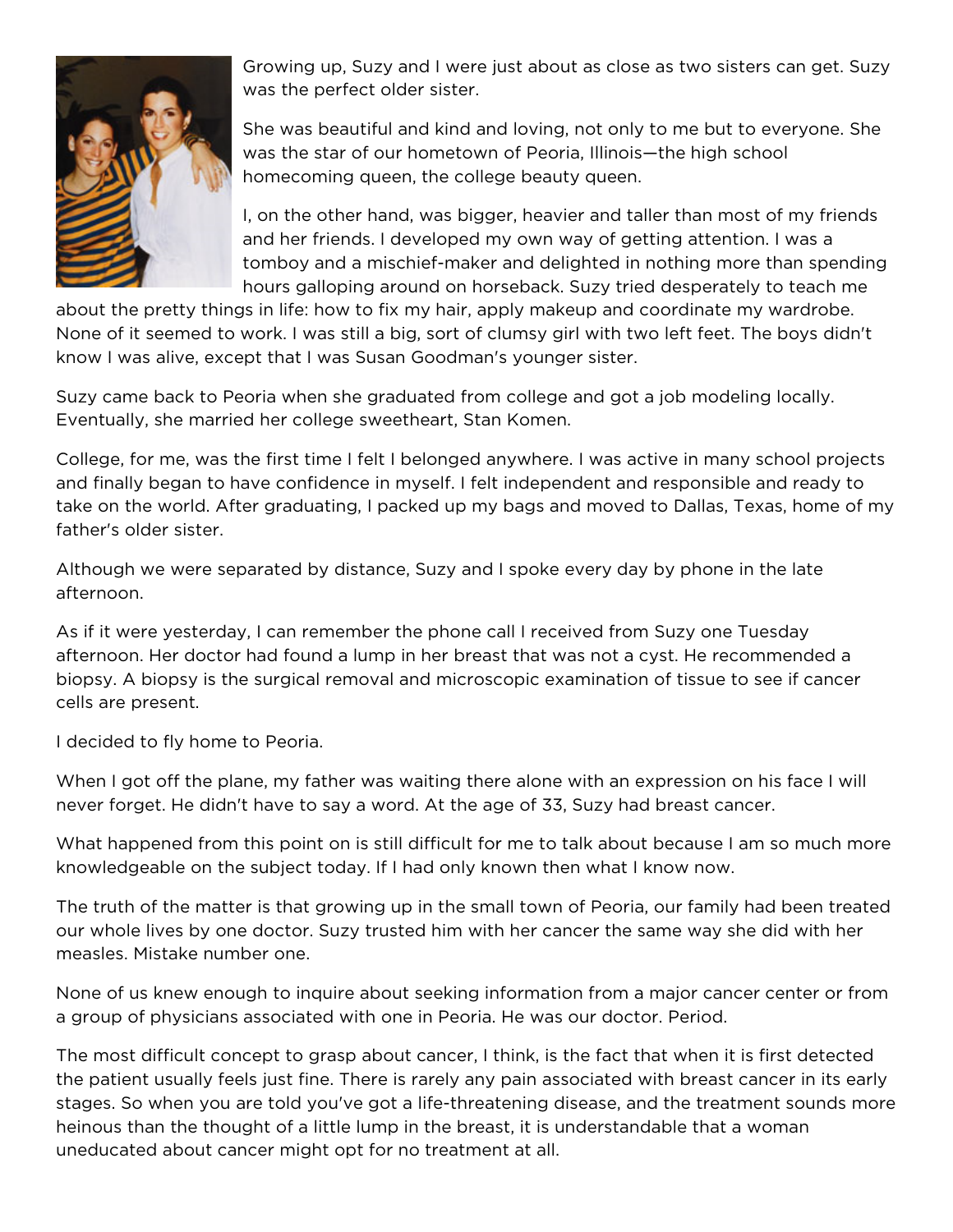Such was the case with Suzy. My sister was terrified, naturally, but adamant against having a mastectomy.

Our family doctor called in a surgeon to review Suzy's case. It is important, if you are to learn from our mistakes, that I tell you a little bit about this surgeon. He was very handsome, very suave and seemed very self-confident. According to Suzy, this surgeon told Suzy he could cure her. Even the most respected cancer experts in the country (which he was certainly not) do not talk about recovery in terms of surviving cancer or remission. They refrain from using the word cure because cancer can recur.

But that, of course, is exactly what Suzy wanted to hear, and who could blame her? Like many women, and for that matter men, too, Suzy was of the frame of mind that the doctor was always right.

This surgeon suggested performing a subcutaneous mastectomy, a procedure in which the outside of the breast is left intact, but an incision is made and the breast tissue is removed. He would then do an implant ten days later. Suzy would be left with a small scar but no more cancer. She felt it was her best option.

After Suzy's surgery, my parents, Stan and I were all at the hospital anxiously awaiting the results. The surgeon walked confidently in the room and said, "You can relax, we got it all. I believe she's cured." My heart sank because I knew enough to know that cure is a very difficult word to use in reference to cancer. If it is used at all, it is more likely to be spoken after a five-year period has passed without a recurrence.

For the next five months or so, Suzy felt pretty good. She was convinced she was cured. When I suggested she secure a second opinion just to be sure, she became very sensitive. After all, her doctor had told her she was fine.

But before six months had gone by, our worst nightmare became a reality. Suzy found another lump. This time it was under her arm. Despite everyone's optimism her cancer had spread.

Suzy went next to the Mayo Clinic, where we learned that her cancer had metastasized (spread) to her lung and under her arm. There was a tumor the size of a quarter in the upper part of her right lung and suspicious shadows elsewhere. Their recommendation was 30 days of radiation and then to "watch it."

Well, I, for one, was tired of "watching." I wanted to see some results.

Terror, rage, sadness and above all, a feeling of complete and utter helplessness invaded me. Why was this happening to Suzy, of all people? What had she ever done to deserve to be so sick and so frightened? Although no one said anything aloud, we all knew my sister was now fighting for her life. And it all happened so quickly. She tried to keep up a brave front and would often talk of plans for the future.

A major turning point in Suzy's struggle for survival came from a surprising source, Mrs. Betty Ford.

The year was 1978, and while serving as First Lady, Mrs. Ford had finished a successful bout with breast cancer. The whole country was shocked and saddened with the news of her breast cancer and mastectomy. Her bravery touched a place inside of Suzy that none of us could possibly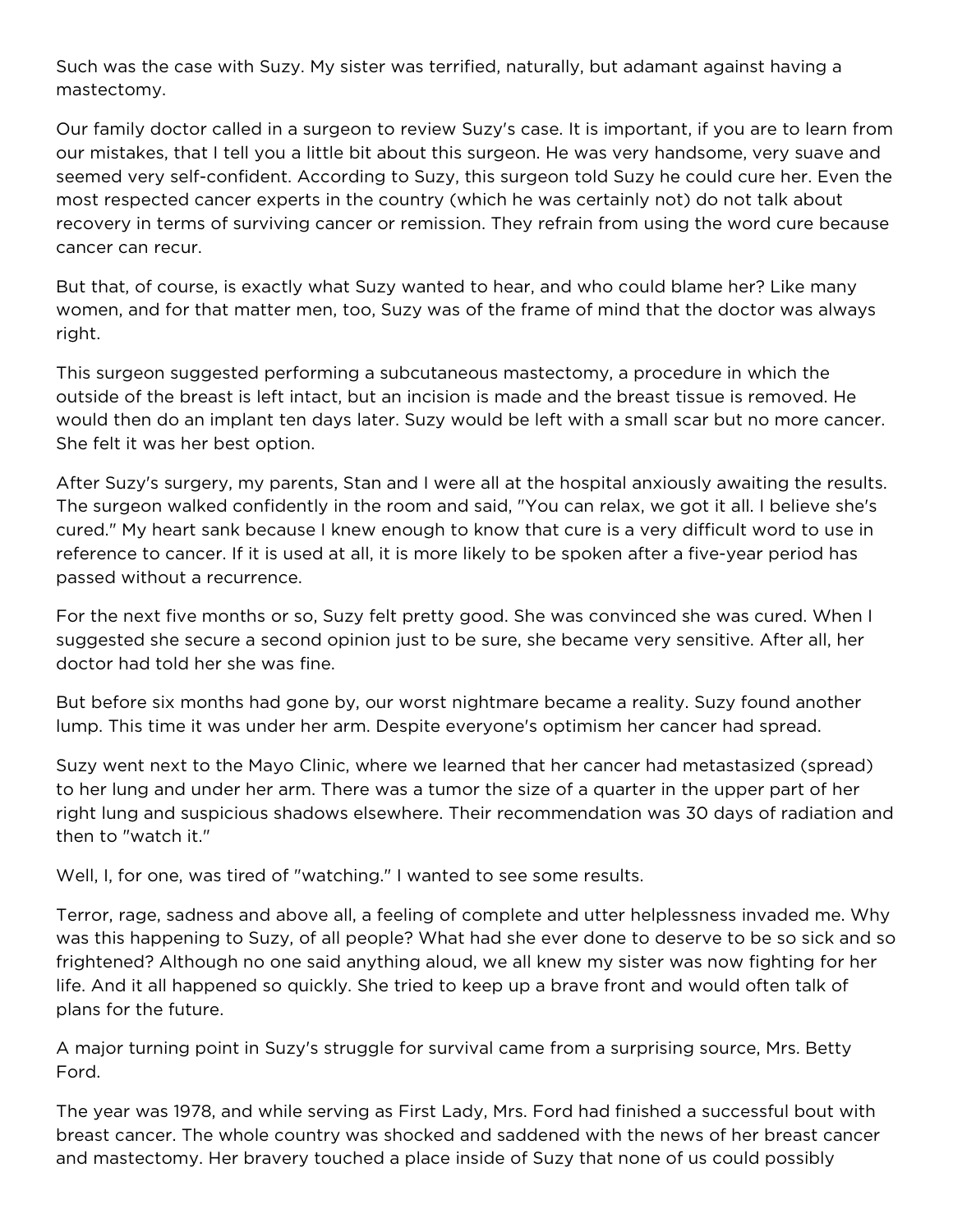understand because we hadn't gone through it ourselves. In Betty Ford, my sister found new strength.

"Nan," she said, "if Mrs. Ford can admit she has breast cancer and tell the whole world she intends to fight it, well then so can I."

The doctors at Mayo suggested Suzy have radiation therapy, which is a treatment using highenergy rays to damage (burn) cancer cells and stop them from growing. She did have the radiation but it was not successful in slowing her disease. The cancer was out of control, and there wasn't a thing we could do about it. But we had to try.

Suzy decided to seek treatment at the M.D. Anderson Cancer Center in Houston. When she arrived, she was a Stage IV cancer patient. This means that the disease had spread to other organs in her body and was still growing. It was a very critical situation. But, for the first time, Suzy was part of a team: Her new doctor and his associates made Suzy a partner in every decision. They were completely and totally honest with her and all of us about her condition. Suzy was not only allowed to ask questions, she was encouraged to do so.

Suzy's doctor's approach to the disease was an aggressive one. Thus began the saga of intense chemotherapy. The problem with chemotherapy is that it doesn't know the difference between the good guys and the bad guys, so a lot of important healthy cells are killed in the process, including the cells of the stomach lining and hair roots.

Chemotherapy is often accompanied by nausea, mouth sores, hair thinning, and sometimes total hair loss, depending on the type used. Suzy experienced all of that and more. Everyone given chemotherapy is warned that a side effect is hair loss, but nothing can prepare a woman for the shock and embarrassment of baldness. She bore up under the strain with all the dignity and grace she could manage, although I know she was devastated. Little did I know that even then, my sister was teaching me.

The stress and tension put on a family involved in a serious illness is unimaginable. You know you must stick together on the crucial matters, so often the tension released is by arguing about the little things. My father had a terrible time. He could not bear the sight of his precious daughter being so ill. As a result, it was our dear mother who bore the brunt of much of the burden.

It was especially difficult for her because during this time lumps kept appearing in my breasts. I had my left breast biopsied three different times during Suzy's ordeal. Once, she had to leave Suzy's side in Houston in order to be with me in Dallas. All three of my tumors were benign (noncancerous). I hated to worry my mother, but the truth is, I was scared. Every time I felt the slightest little abnormality, my heart began to race. I had learned that women whose mothers or sisters have had breast cancer have as much as three times the usual risk of developing the disease.

Whenever we felt as if we couldn't go on, that the load was just too heavy, it was Suzy's grace and humor that got us through the day. She was able to find something to smile about with every turn of the road, and her infectious, warm concern was felt throughout the hospital.

The one thing Suzy never found humor in, however, was the aesthetic conditions of the waiting rooms. The walls were empty, the chairs uncomfortable, and sometimes a patient would have to sit there waiting six or more hours for a scheduled appointment. Suzy was horrified and so was I.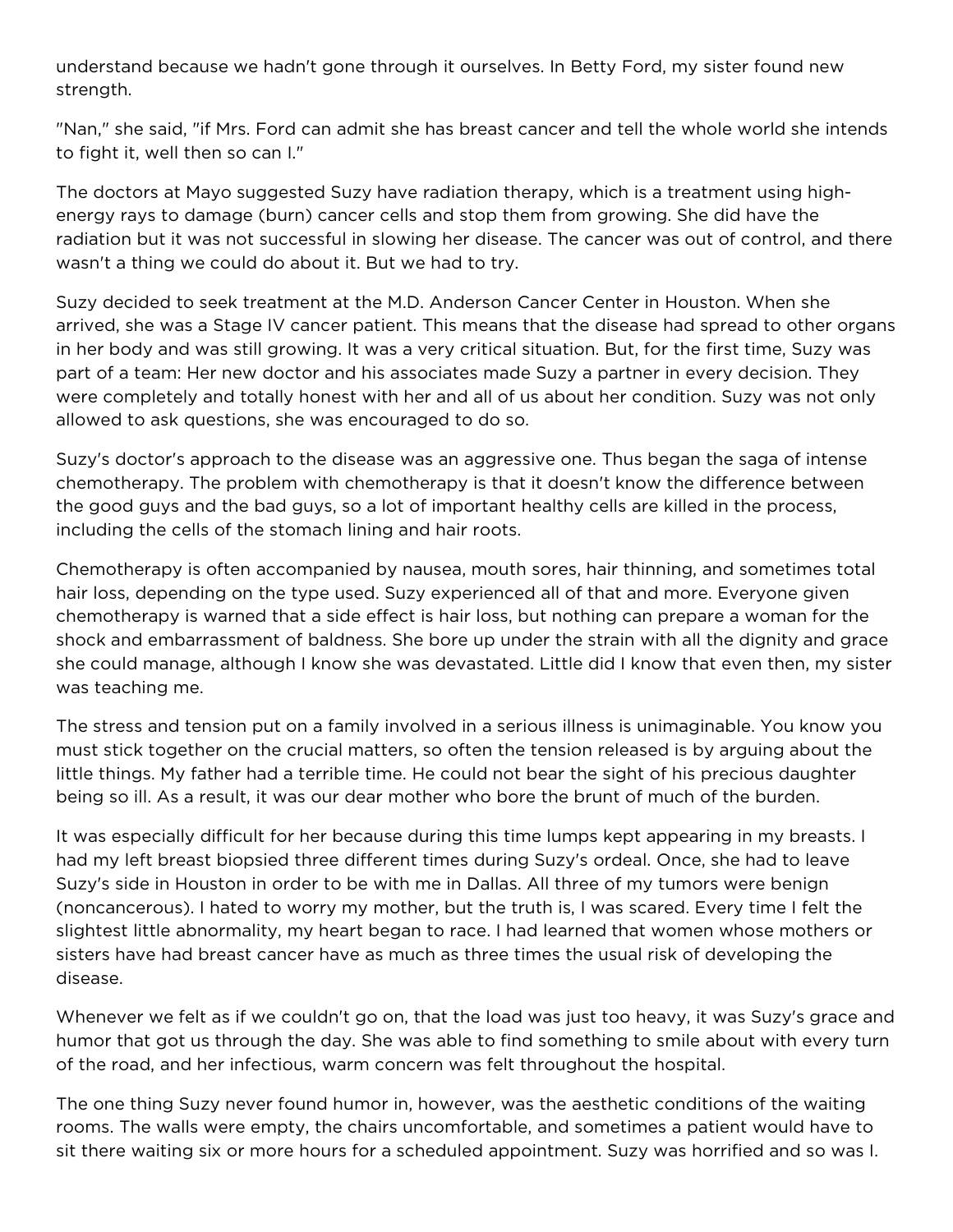She was more concerned with the treatment of the patients while my concern was the treatment of her disease. I was outraged that more hadn't been learned to help my sister.

"Nan," she said, "as soon as I get better, let's do something about this. You can find a way to speed up the research. I know you can. And I want to fix up this waiting room and make it pretty for the women who have to be here. This isn't right."

For about fifteen months, the Houston doctors were successful in slowing down Suzy's breast cancer. But then, for reasons known only to God, the disease started to rage inside her once again.

Fully aware of her condition, but never willing to give up or talk about it, Suzy began a perilous and painful downhill battle. There was more surgery and more chemotherapy, but by now her body had built up a resistance to the drugs. Her cancer had gotten so out of control that it broke through the skin, resulting in grotesque sores all over her chest. She began to spend more time feeling awful and we spent more time feeling helpless.

None of us knew what to do anymore. Up until this point, we had always spoken enthusiastically about our future together. It was becoming more obvious with each new day that this was our future with Suzy.

One day, during the time when Suzy stayed in Houston, we were lying together by the pool at the hotel. She loved to sunbathe as often as possible, because she felt that having color on her face was the only thing that made her look healthy. As I watched her lying there reading, I took note of her thin, frail body and strained breathing. Fortunately, Suzy was into her book and paid no attention to me. Had she looked over, she would have seen my tears and known immediately what I was thinking.

Our time together was drawing to a close. In a flood of beautiful memories, I began to look back on the sacred relationship I shared with my sister. Frantically, I wrote my memories down, fearing somehow I might forget one later. I didn't realize then that memories so special are never forgotten. I also didn't realize that what I was writing that sunny afternoon was my sister's eulogy.

It was time to begin saying our good-byes. Our family had always been totally honest with each other, and breaking that trust at this point would hurt Suzy much more than help her.

After my sister was released from M.D. Anderson, I tried to come home every other week for a visit. One particular Sunday afternoon on the way back to the airport, Suzy spoke to me again about doing something to help the sick women in the hospital. This practically tore my heart out because here she was, hardly able to manage a whisper, and she was worrying about other people. I couldn't bear it.

When my father pulled up to the curb, I quickly kissed them both good-bye and jumped out of the car. I was just about inside when I heard a funny sound that sounded like my name. I stopped in my tracks and turned around. There was Suzy, standing up outside the car on wobbly knees, wig slightly askew.

With her arms outstretched, she said gently, "Good-bye, Nanny, I love you." I hugged her so hard I was afraid she might crumble. And then I ran to catch my plane.